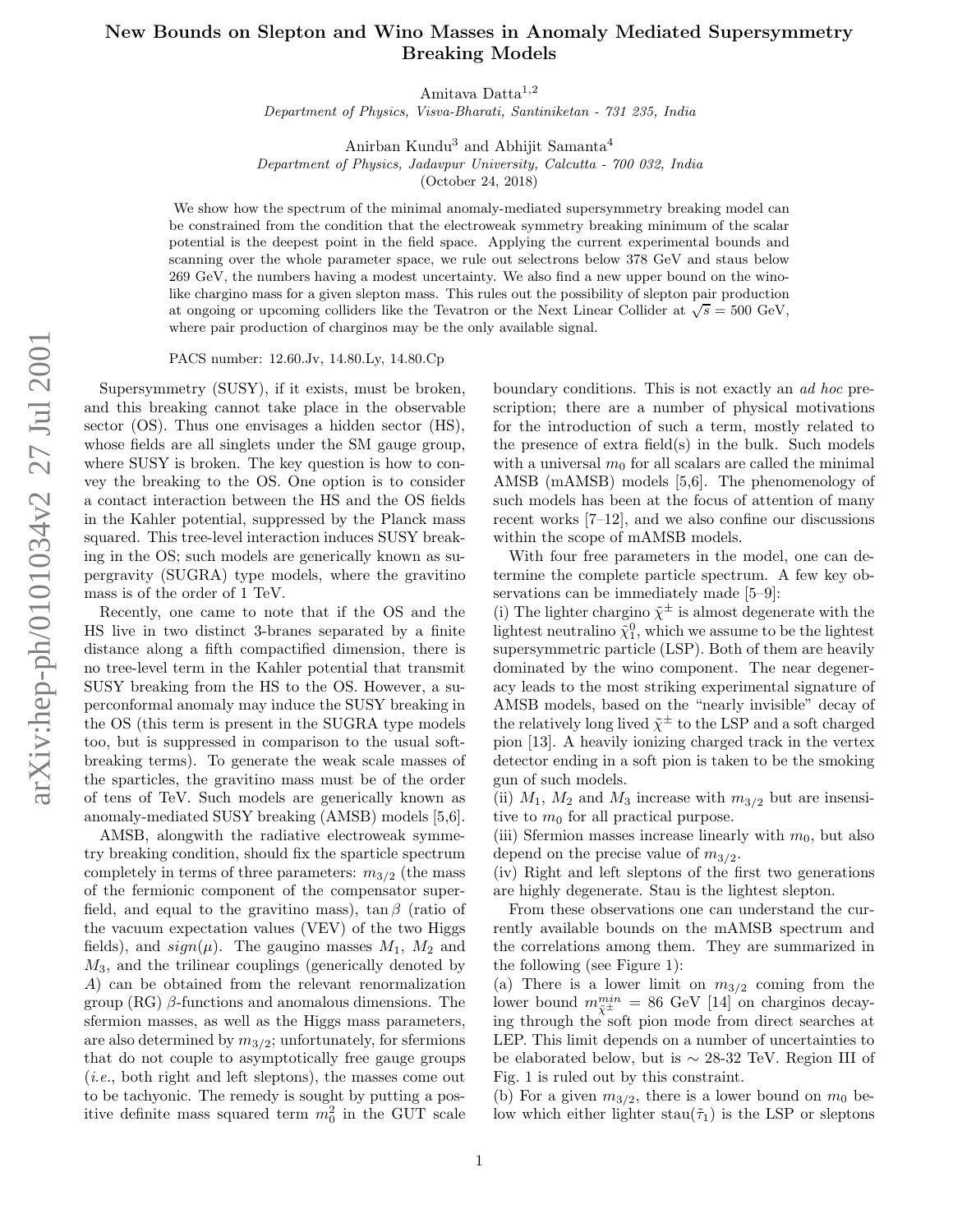would have been observable at present-day colliders. This is shown as the boundary between regions II and IV in Fig. 1.

(c) For a very limited region of the parameter space with  $\tan \beta \approx 3$  and relatively small  $m_{3/2}$ , a further region is ruled out [12] from the bound on neutral Higgs mass from LEP (106 GeV for small  $\tan \beta$  and 88 GeV for large  $\tan \beta$ ) [15]. The limit disappears for larger  $m_{3/2}$  and/or large  $\tan \beta$ . Thus over a significant region of the currently available allowed parameter space (APS), sleptons as light as 150 GeV cannot be ruled out.

The main result of this letter is that over the whole APS there is a rather stringent lower bound on the slepton mass with important bearings on the search prospects at present or future colliders. An interesting upper bound on the wino mass also emerges. The main ingredient of our analysis is the so-called "unbounded from below" (UFB) directions of the scalar potential.

The real minimum of the SUSY scalar potential occurs along the direction where only the neutral components of two Higgs fields acquire nonzero VEVs. However, with a number of other scalar fields in the theory carrying charge and/or color, it may be possible to find some other direction(s) where nonzero VEVs to the corresponding scalar fields make the potential deeper than the real minimum, or even unbounded from below.

It is well known that the determination of these dangerous direction from the tree-level potential alone may not be reliable [16], and at least one-loop corrections should be included to get approximately reliable results. The addition of such terms on the other hand makes the minimization program rather involved and practically undoable when a large region of the parameter space has to be scanned. As a compromise the tree-level potential is analyzed at an optimum mass scale where the one-loop corrections are estimated to be small. If for a particular choice of the SUSY parameters, one gets even one such UFB direction, that set is not allowed.

UFB directions were classified in broadly three categories in a model independent way by Casas et al [17]. They are chosen in such a way that the F terms are zero and the D terms either vanish or are kept under control. These directions, known as UFB-1,2 and 3 (eqs.  $(20)$ ,  $(26)$  and  $(33)$  of  $[17]$ , are characterized by nonzero VEVs of the Higgs fields as well as of various slepton and/or squark fields.

Casas et al illustrated the constraints emerging from various UFB conditions numerically in the context of SUGRA models with a common scalar mass  $(m_0)$  and low values of tan  $\beta$  only. This work was supplemented by considering large values of  $\tan \beta$  motivated by possible  $b$ - $\tau$  and  $t$ - $b$ - $\tau$  Yukawa unification scenarios in context of SO(10) GUTs [18]. However, in such models, the common trilinear coupling at the GUT scale,  $A_0$ , is a free parameter, and the applicability of the UFB conditions depend crucially on the value of  $A_0$ . For example, they

are quite restrictive for negative  $A_0$  but loses their constraining power for  $A_0 > 0$  [18].

It is precisely here that the AMSB models score over the SUGRA ones. For, in AMSB models, A-terms at the GUT scale (they do not unify, by the way) are not free parameters but are completely determined by the other four free parameters of the theory. Thus, the constraints that one may obtain on the APS are independent of one major source of uncertainty in the SUGRA models.

In this letter we find strong limits on  $m_0$  for various values of  $m_{3/2}$ ,  $\tan \beta$  and  $sign(\mu)$ . The physical spectrum as well as the values of the running masses at different energy scales are determined with the ISAJET 7.51 code [11]. We demand the tree-level minima of the potential along an UFB direction (evaluated at a properly chosen scale  $Q_c$  as discussed above), to be always shallower than the true minimum evaluated at a scale  $Q_r = \sqrt{m_{\tilde{t}_L} m_{\tilde{t}_R}}$ . In presenting our results (fig. 1 and the tables) we follow the prescription laid down by Casas  $et$ al in choosing the scale  $Q_c$  (eq. 33 of [17]). This prescription, however, gives an order of magnitude estimate of  $Q_c$  rather than a precise value. Therefore, to check the robustness of our limits, we enforce the condition  $V_{UFB}(Q_{UFB}) \leq V_{realmin}(Q_r)$  for  $Q_{UFB}$  varying from  $10Q_c$  to  $Q_c/10$ . This, we think, is rather conservative and shall quote below the possible relaxation of our limits.

The allowed and ruled out regions of the parameter space are shown in Fig. 1 for  $\tan \beta = 5$  and the choice of  $Q_c$  as stated above.  $\mu$  is taken to be negative, but the bounds are not very sensitive on the sign of  $\mu$  (see below). The main characteristics that follow from the figure are as follows:

(i) There is a lower bound on  $m_0$  for a particular value of  $m_{3/2}$ , and this bound increases almost linearly with increasing  $m_{3/2}$ . This is because for low  $m_0$ , the sum of the Higgs mass parameter squared  $m_{H_2}^2$  and the lefthanded slepton mass squared  $m_{L_i}^2$  (see eq. (33) of [17]) becomes so negative as to violate the UFB-3 constraint. Thus, there exists a minimum value of  $m_0$  (indicated by the boundary between regions I and II in Fig. 1) above which the real minimum of the scalar potential is the deepest point in the field space. This strong lower bound comes for  $m_{3/2}$  corresponding to  $m_{\tilde{\chi}^{\pm}}^{min}$ . Translated into slepton masses, the bound reads  $m_{\tilde{e}} \geq 425$  GeV and  $m_{\tilde{\tau}_1} \geq 416 \text{ GeV}.$ 

(ii) For a given  $m_{3/2}$ , larger tan  $\beta$  leads to stronger lower bounds on  $m_0$  (see Table 1). This is due to the fact that the stau becomes lighter as  $\tan \beta$  increases which makes the UFB-3 condition more restrictive.

(iii) For a given slepton mass, there exists both lower and upper limits on the chargino mass. The lower limit comes from  $m_{\tilde{\chi}^{\pm}}^{min}$ . We find a strong upper limit too on  $m_{\tilde{\chi}^{\pm}}$ ; above this, the UFB conditions are violated (see Table 2).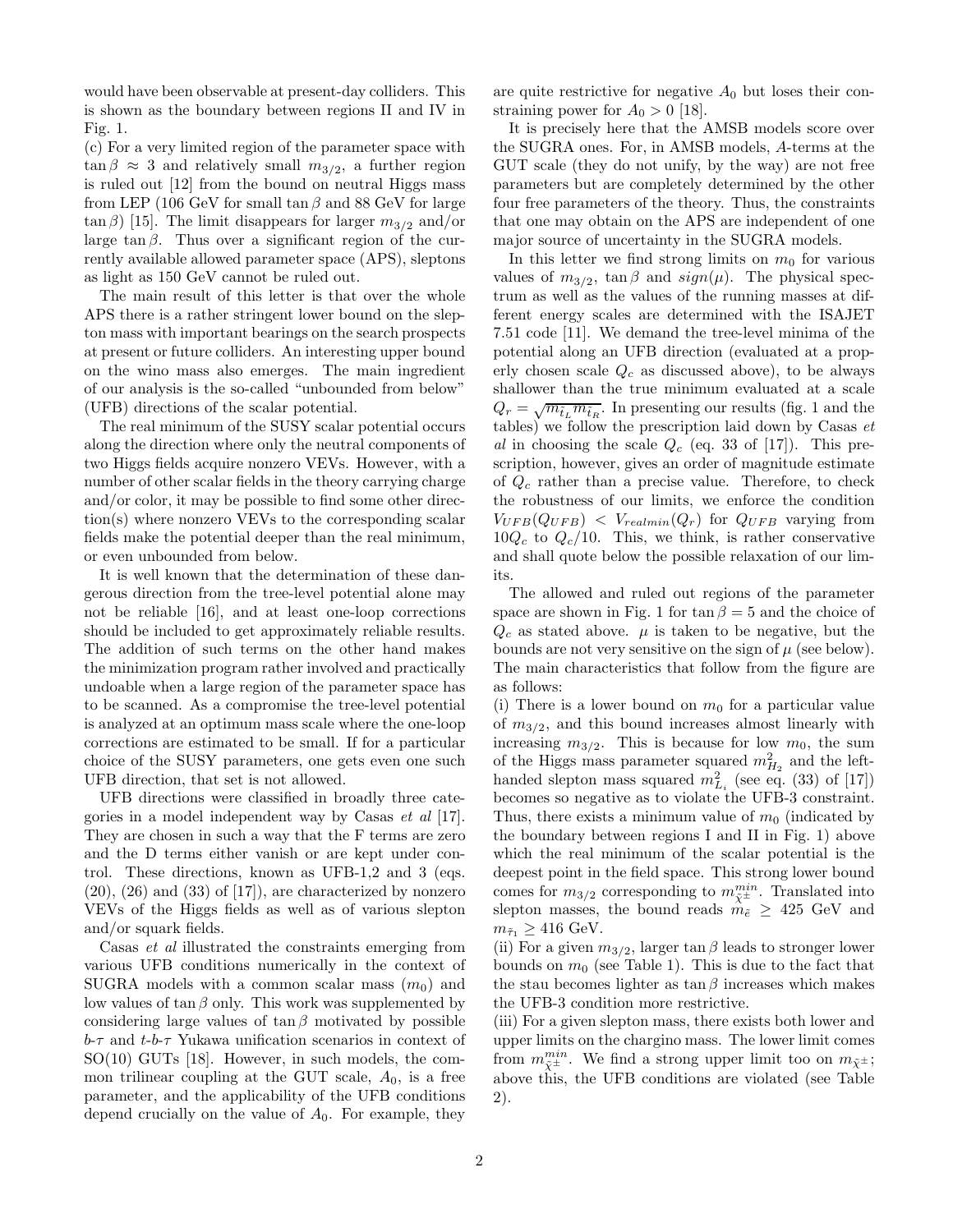(iv) The UFB-3 constraint, by itself, ensures a neutralino LSP; one need not separately impose the condition that slepton/sneutrino should not be the LSP. In other words, region IV of Fig. 1 is actually a subset of region II.

The variations in the limit on  $m_0$ , for various choices of  $sign(\mu)$  and tan  $\beta$ , are shown in Table 1. However, these bounds depend crucially on the experimental bound on the mass of this type of chargino and will get much stronger if this bound improves.

A theoretical uncertainty in our limits arises due to the following reason. The running chargino mass at a given scale is related to  $m_{3/2}$ . When this mass is compared with the chargino mass bound it should be translated to the corresponding pole mass which is related to the running mass via certain weak threshold corrections [7] (see in particular eqs. (16) and (18)). These corrections are not incorporated in ISAJET 7.51. On the other hand the corrections are non-negligible. After including this correction our strongest bound (Table 1) on  $m_{\tilde{e}}$  is relaxed to 361 GeV. We have checked that for other points in the APS this relaxation amounts to 20-25 GeV at the most for  $m_{\tilde{e}}$  and  $m_{\tilde{\tau}_1}$ .

The uncertainty in the scale  $Q_{UFB}$  as discussed above may also relax our limits. For example, at a scale  $10Q_c$ our strongest bounds (Table 1, set marked by an asterisk) on slepton masses are relaxed by about 25 GeV. Using both the weak threshold corrections and the modified scale we obtain  $m_{\tilde{e}} \geq 335$  GeV. This, we believe, is the most conservative statement where allowance has been made for all possible conspiracies to weaken the bound.

In Table 2 we have similarly illustrated the variations in the upper limit on  $m_{\tilde{v}^{\pm}}$  for given values of  $m_0$ . Inclusion of weak threshold corrections, however, modestly weakens this bound ( $\sim 20\%$  [7]). The only other upper bound available in the literature is  $M_2 < 200$  GeV, which comes from naturalness arguments [8]. We wish to stress that the requirement of no finetuning, though intuitively appealing, is difficult to quantify. It is gratifying to note that we are getting similar or even stronger limits from a well defined physical principle.

In the mAMSB model  $\tilde{\chi}^{\pm}$  decays dominantly into a nearly degenerate  $\tilde{\chi}_1^0$  and a soft  $\pi$  after travelling typically through a distance of a few cms [9] and traverses several layers of the vertex detector in the process. The signature of this  $\tilde{\chi}^{\pm}$  and/or the soft  $\pi$  in the detector during the analysis stage may help to reduce the background to a negligible level. However, other particles in the final state in addition to the  $\tilde{\chi}^{\pm}$ s are needed to trigger the event. Various suggestions and their viability in the light of our bounds are summarized below.

In [7,10] the proposed signals were based on the decays  $\tilde{e}_L \to e + \tilde{\chi}_1^0, \nu + \tilde{\chi}^{\pm}$  and  $\tilde{\nu} \to \nu + \tilde{\chi}_1^0, e + \tilde{\chi}^{\pm}$ . Thus a  $\tilde{\nu}$ - $\tilde{\ell}_L$  pair produced at hadron colliders, e.g., would lead to a  $2\ell + \tilde{\chi}^{\pm} + \tilde{\chi}^0_1$  where the hard leptons can be triggered on. It was estimated in [7] that a detectable signal can be found at the Tevatron for  $m_{\tilde{\nu}} < 200$  GeV. In view of

the new bounds such signals are strongly disfavoured. A similar signal from  $\ell_L$  pairs produced at the Next Linear Collider (NLC) [10] is also improbable at the early versions of the NLC, say at  $\sqrt{s} = 500$  GeV. Thus a properly constrained mAMSB model leaves open the possibility of the Large Hadronic Collider (LHC) as the only source of slepton signals in the near future.

On the other hand, our upper bounds on  $m_{\tilde{v}^{\pm}}$  as a function of  $m_0$  reveal that the chargino will necessarily be in the striking range of the Tevatron for a wide range of slepton masses. The signal from chargino pair plus mono-jet, where the jet is essentially required for triggering, was recommended by Feng et al in [9]. It was further pointed out that typical discovery reaches are  $m_{\tilde{\chi}^{\pm}}$  = 140, 210, 240 GeV for  $c\tau = 3, 10, 30$  cm, where  $\tau$  is the mean lifetime of  $\tilde{\chi}^{\pm}$ . Our upper bounds on  $m_{\tilde{\chi}^{\pm}}$  reinforces the prospect of this channel.

The signal  $e^+e^- \rightarrow \tilde{\chi}^+\tilde{\chi}^-\gamma$  where the hard photon triggers the event [13], has also been proposed. Our bounds also strenghthens the possibility of observing this signal at an early version of the NLC. Moreover, if  $m_{\tilde{\mathbf{v}}^{\pm}}$ is not too close to the kinematic limit, one can determine  $m_{\tilde{\chi}^{\pm}}$  from the distribution of  $(p_{e^{-}} + p_{e^{+}} - p_{\gamma})^2 > 4m_{\tilde{\chi}^{\pm}}^2$ . In addition, if the  $\tilde{\ell}_L$  is indeed light (say, 400-500 GeV), which is the case in mAMSB over a large region of the APS, some useful hints on  $m_{\tilde{\ell}_L}$  may come as a bonus, from the size of the cross-section. Due to the destructive interference between the s-channel  $\gamma$ , Z mediated diagrams and the t-channel  $\tilde{\nu}$  exchange diagram the crosssection will be smaller for lighter  $\ell_L$  [19]. Competing models with nearly invisible  $\tilde{\chi}^{\pm}$  like the string motivated model  $(m_{\tilde{\ell}_L} \approx 1 \text{ TeV})$  of [13] would yield much larger cross sections for comparable  $\tilde{\chi}^{\pm}$  mass. Models with nearly degenerate Higgsino dominated chargino and LSP, on the other hand, can be distinguished from the AMSB model by measuring the cross-section with right polarized electrons.

The region of the  $m_0 - m_{3/2}$  plane that can be probed at the LHC via the conventional m lepton  $+ n$  jets  $+$  $E_T$  signals has been given in [12]. A significant part of this region is, however, ruled out by the new bounds presented in this paper.

One could have evaded our bounds by assuming the universe to be in a standard model like false vacuum, separated from a charge and color breaking true vacuum by a barrier with a tunnelling time too large compared to the age of the universe [20]. The calculation, which is relatively straightforward for a single scalar field, is rather complicated and uncertain in SUSY models. Moreover, it cannot be checked against experimental data. Thus the false vacuum option is at best a theoretically interesting alternative to the much simpler true vacuum hypothesis favored by the principle of Occam's razor. We, however, wish to stress that even if the alternative scenario happens to be the correct one our bounds do not lose their